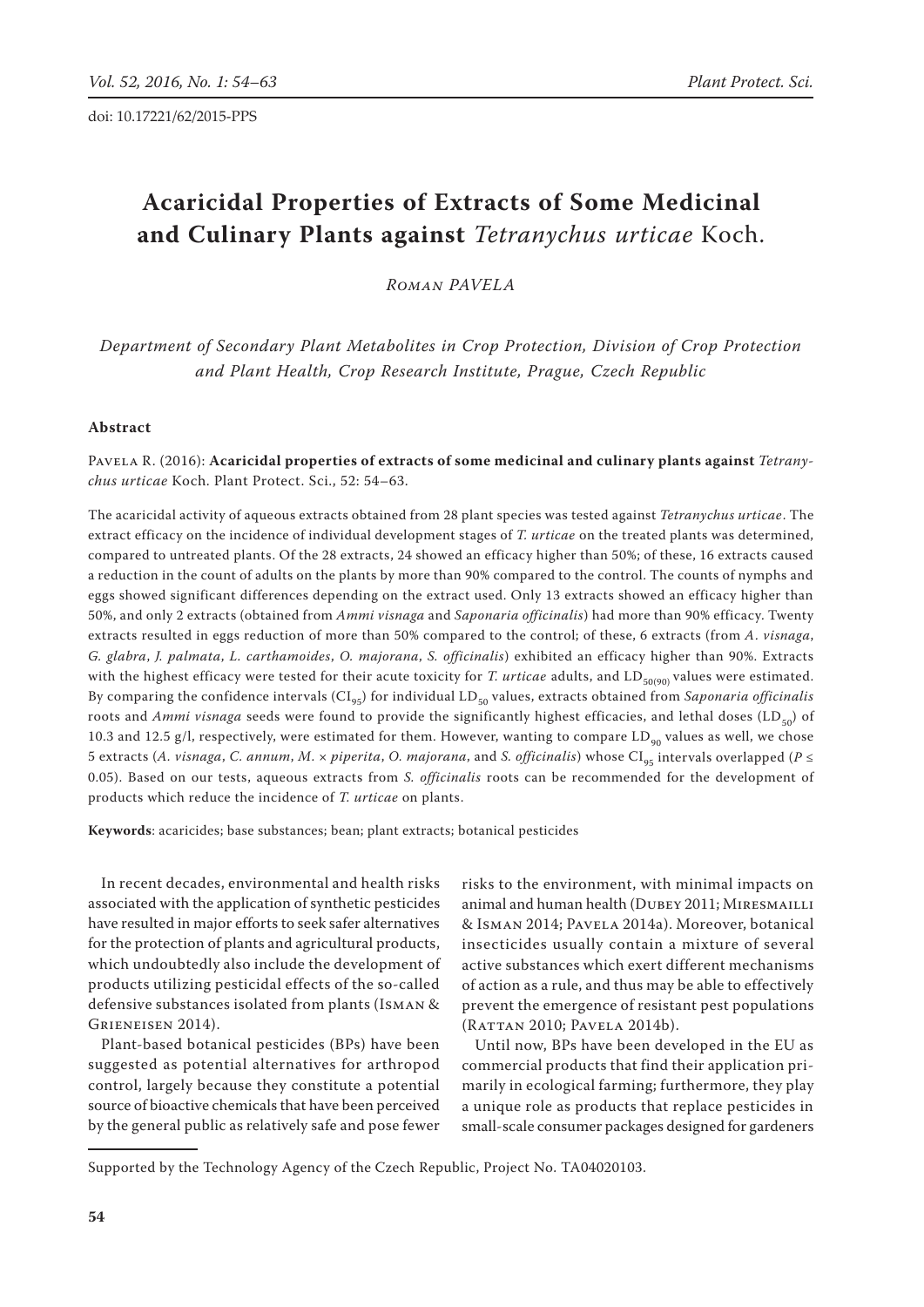and small growers. Regulations of the EU have also been adapted to this trend; according to Regulation (EC) No. 1107/2009 of the European Parliament and of the Council, BPs are considered products that are preferable to risky synthetic products (SANCO 2015).

Moreover, Regulation (EC) No 1107/2009 introduces the new category of "basic substances" (BSs), which are defined by Article 23 as active substances that do not have an immediate or delayed harmful effect on human and animal health nor an unacceptable effect on the environment, and can be legally used in the EU after having been approved as "basic" under the Regulation (EC) No. 1107/2009.

"Basic substances" are expected to be selected from a group of substances and plants characterized as foods, as defined in Article 6 of the Council Directive 98/83/EC, and without prejudice to the requirements of the Council Directives 80/778/EEC and 98/83/EC (SANCO 2012).

Three BSs (chitosan hydrochloride, *Equisetum arvense*, and talc) were approved until the end of 2014. Additional substances which could be used as BSs (Miresmailli & Isman 2014) are currently being sought. Our study is focused on this screening as well.

The purpose of this study was to find, among plants that are commonly consumed orally (in the form of teas used in folk medicine, spices or food additives), aqueous extracts that could become a suitable replacement for synthetic acaricides. The two-spotted spider mite, *Tetranychus urticae* Koch (Acari: Tetranychidae), was used as the target organism. *T. urticae* is considered the most polyphagous species and has been reported in numerous host plants of economic value, including major food crops and ornamental plants (Но 2000; Gотон et al. 2015), causing damage to around 1200 plant species. The rapid population growth, short developmental time, high birth rate, and long adult survival lead to a high risk of outbreaks (Zhang 2003) and, coupled with male haploidy, which exposes recessive resistance genes to selection, result in a high rate of development of resistance to acaricides. The mites have evolved a resistance to more than 80 acaricides from more than 60 countries (ATTIA *et al.* 2013). As a result, the two-spotted spider mite imposes a great expense on greenhouse growers worldwide in terms of damage and control costs, and is therefore considered a serious pest in greenhouse production (Zhang 2003).

In our study we focused on basic acaricidal screening of aqueous extracts whose characteristics comply with Article 23 of the Regulation (EC) No. 1107/2009; as expected by this article, a "simple solvent", such as water, should be used for the preparation and application of BSs. Twenty-eight plant species, which are used in the food industry or folk medicine, and whose aqueous extracts were tested for mortality and oviposition of *T. urticae*, were selected for the extraction.

## **Material and methods**

*Plant extract and extraction.* Commercial plant material (Table 1) was purchased for basic screening from a company which trades in medicinal plants and spices (Byliny Mikeš, Číčenice, Czech Republic).

Dry plant material was ground using an electric grinder and was subsequently extracted using water. The highest tested dose (50 g/l) was prepared by macerating 50 g of the plant material in 1 litre of warm water at  $25 \pm 1$ °C. The extraction was done at ambient temperature ( $21 \pm 2$ °C) for 10 hours. After maceration, the application solution was separated from unmacerated material using a cloth. The application solution was applied immediately. For better interpretation, doses reported herein are given as the weight of plant material macerated in 1 litre of water.

The dry mass content (% of dissolved substances in the extract) was determined for the most efficient extracts and for the highest tested dose (50 g/l) as follows: 10 g of the extract were removed before its application and all water was evaporated in a dryer at 150°C. The weight of the non-evaporated substances was used to calculate the dry mass content, expressed in % (w/w). The determination was performed 3 times.

*Spider mites and host plants.* Two-spotted spider mites, *Tetranychus urticae* Koch (Acari: Tetranychidae), were obtained from the cultures maintained at the Crop Research Institute (Prague, Czech Republic). The spider mites used in the experiments were reared on bean plants (*Phaseolus vulgaris* L. cv. Carmen) in a growth chamber (22–25°C; a 12 h photoperiod).

*Bioassays.* The extract was applied in a dose of 50 g/l in order to determine the biological efficacy of the plant extracts on the mortality of *T. urticae* adults, as well as their effect on the inhibition of oviposition in surviving adults. These were applied to bean plants (*Phaseolus vulgaris* L. cv. Aidagold), which were planted in a regular garden substrate, in pots of 10-cm diameter. At the time the experiment was being established, 2–3 leaves were found in the growth phase (the growing top of the plants was removed before application to make sure that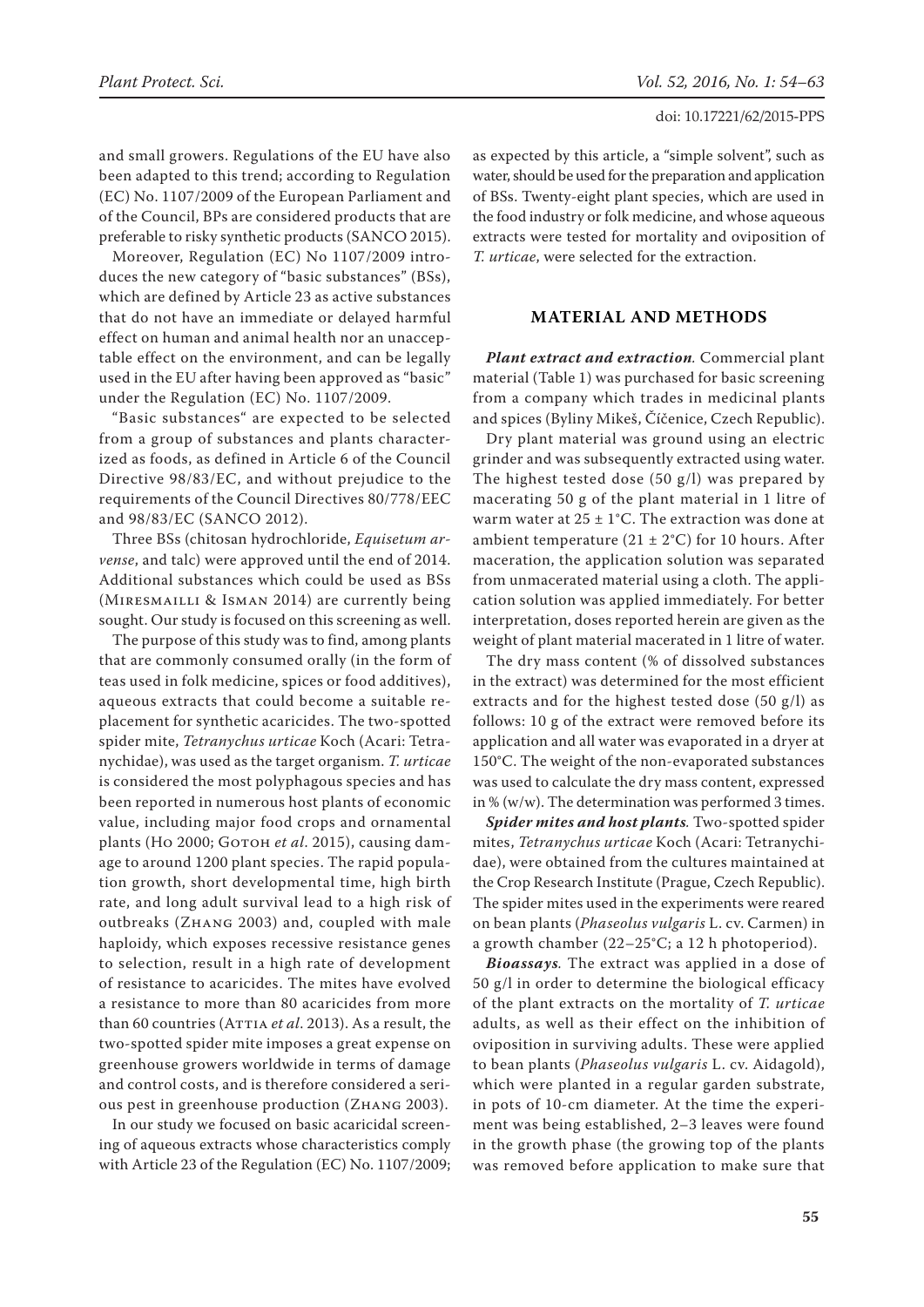| Table 1. List of plants used in the tests, and their use in<br>Plant | Family              | Part used | traditional folk medicine and the food industry.<br>Traditional use                                                                                                                                                                                                                                                                                                                                                                                                                                                                                                                                                                                              | References                         |
|----------------------------------------------------------------------|---------------------|-----------|------------------------------------------------------------------------------------------------------------------------------------------------------------------------------------------------------------------------------------------------------------------------------------------------------------------------------------------------------------------------------------------------------------------------------------------------------------------------------------------------------------------------------------------------------------------------------------------------------------------------------------------------------------------|------------------------------------|
| Ammi visnaga (L.) Lam.                                               | Apiaceae            | seeds     | The tea made from the fruit of this species has been used as an herbal remedy for kidney stones                                                                                                                                                                                                                                                                                                                                                                                                                                                                                                                                                                  | BRUNETON (1999);<br>PAVELA (2014c) |
| Angelica archangelica L                                              | Apiaceae            | seeds     | Use as tea or tincture for treatment of disorders of the gastrointestinal tract, respiratory tract, nervous<br>system, and also against fever, infections, and flu                                                                                                                                                                                                                                                                                                                                                                                                                                                                                               | NAHARL (2004)<br>SARKER &          |
| Сарзісит аппиит L                                                    | Solanaceae          | fruits    | around the world. Capsaicin is considered a safe and effective topical analgesic agent in the management<br>The species is a source of popular sweet peppers and hot chilis with numerous varieties cultivated all<br>of arthritis pain, herpes zoster-related pain, diabetic neuropathy, mastectomy pain, and headaches                                                                                                                                                                                                                                                                                                                                         | BRUNETON<br>(1999)                 |
| Cinchona officinalis L                                               | Rubiaceae           | bark      | It is especially useful in the prevention and treatment of malaria. Cinchona calisaya is the tree most<br>cultivated for quinine production                                                                                                                                                                                                                                                                                                                                                                                                                                                                                                                      | BRUNETON<br>(1999)                 |
| Cinnamomum verum<br>J. Presl.                                        | Lauraceae           | bark      | Use as flavourant and spice in foods, cinnamon-flavoured tea, also as a spice. It is principally employed<br>in cookery as a condiment and flavouring material. Cinnamon is a popular flavoring in numerous<br>alcoholic beverages                                                                                                                                                                                                                                                                                                                                                                                                                               | BRUNETON<br>(1999)                 |
| Curcuma longa L.                                                     | Zingiberaceae       | roots     | In Asian region, rhizomes are widely used in many dishes, in particular in the southern Thai cuisine,<br>ailments, as topically to heal sores, diseases and conditions, including those of the skin, pulmonary,<br>such as the yellow curry and turmeric soup. Traditionally used as a remedy for stomach and liver<br>and gastrointestinal systems, aches, pains, wounds, sprains, and liver disorders                                                                                                                                                                                                                                                          | BRUNETON<br>(1999)                 |
| Cymbopogon citratus<br>(DC) Stapf                                    | Poaceae             | leaves    | Philippines and Indonesia leaves are traditionally used in cooking. In folk medicine as stimulant,<br>sudorific, antiperiodic, and anticatarrhal<br>In the 1                                                                                                                                                                                                                                                                                                                                                                                                                                                                                                     | LEITE et al. (1986)                |
| Eucalyptus globulus Labill.                                          | Myrtaceae           | leaves    | Tasmanian blue gum leaves are used as an herbal tea                                                                                                                                                                                                                                                                                                                                                                                                                                                                                                                                                                                                              | WHO (2004)                         |
| Foeniculum vulgare Mill                                              | Apiaceae            | seeds     | It is an indispensable ingredient in modern French and Italian cooking. Use as an antiaging, antiallergic,<br>anticolitic, antihirsutism, anti-inflammatory, antimicrobial and antiviral, antimutagenic, antinociceptive,<br>dulatory action, cytoprotection and antitumor, cytotoxicity, diuretic, estrogenic properties, expectorant,<br>galactogenic, gastrointestinal effect, hepatoprotective, human liver cytochrome P450 3A4 inhibitory,<br>hypoglycemic, hypolipidemic, memory-enhancing property, nootropic, and oculohypotensive activities<br>antipyretic, antispasmodic, antistress, antithrombotic, anxiolytic, apoptotic, cardiovascular, chemomo- | BADGUJAR et al.<br>(2014)          |
| Glycyrrhiza glabra L.                                                | Fabaceae            | roots     | Liquorice is found in a wide variety of candies or sweets. Dried liquorice root can be chewed as a sweet.<br>for antiviral, antimicrobial, anti-inflammatory, hepatoprotective, and blood pressure-increasing<br>effects, against atopic dermatitis, hyperlipidaemia<br>Used f                                                                                                                                                                                                                                                                                                                                                                                   | BRUNETON (1999);<br>PAVELA (2014c) |
| Illicium verum Hook. F.                                              | Schisan-<br>draceae | fruits    | medicine used in tea as a traditional remedy for rheumatism, and the seeds are sometimes chewed after<br>cuisine where it is a major component of garam masala, and in Malay and Indonesian cuisines. In folk<br>Use as condiment for baking, in liquor production, is widely used in Chinese cuisine, and in Indian<br>meals to aid digestion                                                                                                                                                                                                                                                                                                                   | WANG et al.<br>(2011)              |
| Jateorhiza palmata (Lam.)<br>Miers                                   | Ranunculales        | roots     | Is used mainly as a Bitter Tonic especially in cases of anorexia nervosa. It contains no tannins, hence it<br>can be safely used in iron preparations for the treatment of anaemia without the fear of precipitation<br>resulted from in vitro interaction                                                                                                                                                                                                                                                                                                                                                                                                       | BRUNETON<br>(1999)                 |
| Laurus nobilis L.                                                    | Lauraceae           | leaves    | As a spice in Mediterranean cuisines, Folk medicine as astringents, in massage therapy                                                                                                                                                                                                                                                                                                                                                                                                                                                                                                                                                                           | BRUNETON (1999)                    |

Table 1. List of plants used in the tests, and their use in traditional folk medicine and the food industry.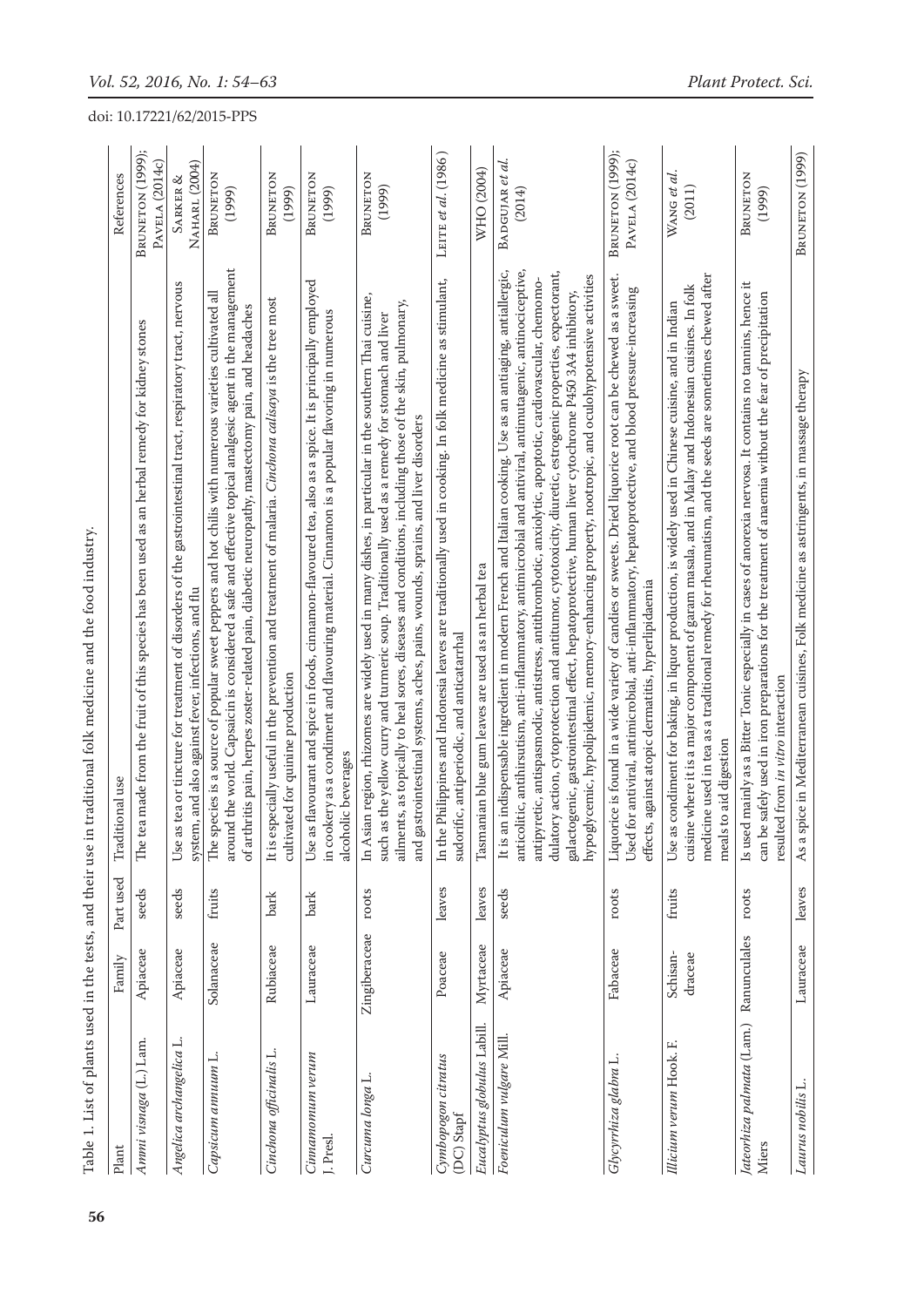| Lavandula angustifolia<br>Mill.             | Lamiaceae             | flowers        | The flowers and leaves are used as an herbal medicine, either in the form of lavender oil or as an herbal<br>The flowers are also used as a culinary herb, most often as part of the French herb blend called<br>herbes de Provence<br>tea. T                                                                                                                                                                                                                                                                                                          | BRUNETON (1999)                                      |
|---------------------------------------------|-----------------------|----------------|--------------------------------------------------------------------------------------------------------------------------------------------------------------------------------------------------------------------------------------------------------------------------------------------------------------------------------------------------------------------------------------------------------------------------------------------------------------------------------------------------------------------------------------------------------|------------------------------------------------------|
| Leuzea carthamoides<br>(Willd.) DC          | Asteraceae            | roots          | s a stimulant, and a remedy against male sex dysfunction<br>Use a                                                                                                                                                                                                                                                                                                                                                                                                                                                                                      | et al.<br>SOLYOMVARY<br>(2014)                       |
| Lycium chinense Mill.                       | Solanaceae            | fruits         | k Chinese medicine for the treatment of nightsweats, pneumonia, cough, hematemesis,<br>inflammation, and diabetes mellitus<br>$In f_0$                                                                                                                                                                                                                                                                                                                                                                                                                 | McGUFFIN et al.<br>2000                              |
| Mentha arvensis L.                          | Lamiaceae             | area part      | Traditionally used to treat flatulence, digestional problems, gall bladder problems and coughs                                                                                                                                                                                                                                                                                                                                                                                                                                                         | BRUNETON (1999);<br>WHO (2004)                       |
| Mentha × piperita L.                        | Lamiaceae             | area part      | It is the oldest and most popular flavour of mint-flavoured confectionery and is often used in tea and<br>for flavouring ice cream, confectionery, chewing gum, and toothpaste, also in some shampoos, soaps<br>and skin care products. In folk med. used as antibacterial agent, antispasmodic, antifoaming, treat<br>dyspepsia, analgetic                                                                                                                                                                                                            | BRUNETON (1999);<br>WHO (2004)                       |
| Origanum majorana L.                        | Lamiaceae             | area part      | Use as condiment for seasoning soups, stews, dressings, and sauce                                                                                                                                                                                                                                                                                                                                                                                                                                                                                      | PIMPLE et al. (2012)                                 |
| Petasites hybridus L                        | Asteraceae            | rhizome        | for bronchitis, tussis and pulmonitis and as spasmolysan. Externaly allied on dermatitis,<br>haemorrhoids, bruises, wounds and sores<br>Used                                                                                                                                                                                                                                                                                                                                                                                                           | PAVELA (2014c)                                       |
| Peumus boldus Molina                        | Monimiaceae           | leaves         | k med. as cholagogue, choleretic, for treatment of mild dyspepsia<br>$In f_0$                                                                                                                                                                                                                                                                                                                                                                                                                                                                          | CARBAJAL et al.<br>(2014)                            |
| Saponaria officinalis L.                    | Caryophyl-<br>laceae  | roots          | with a good "head". In the Middle East, the root is often used as an additive in the process of making<br>as an emulsifier in the commercial preparation of <i>Tahini halva</i> , and in brewing to create beer<br>the popular sweet, halvah. In India, the rhizome is used as a galactagogue<br>Used                                                                                                                                                                                                                                                  | SEZGIN & ARTIK<br>(2010)                             |
| Silybum marianum (L.)<br>Gaertn.            | Asteraceae            | seeds          | to remove bitterness and then stewed. S. marianum is used in traditional Chinese medicine to clear heat<br>and relieve toxic material, to soothe the liver (cirrhosis, jaundice, and hepatitis) and to promote bile flow<br>head were eaten in the past like globe artichoke, and the stems (after peeling) can be soaked overnight<br>as food. The roots can be eaten raw or boiled and buttered or par-boiled and roasted. The young<br>shoots in spring can be cut down to the root and boiled and buttered. The spiny bracts on the flower<br>Used | & DIAMOND<br>TAMAYO<br>(2007)                        |
| Syzygium aromaticum (L.)<br>Merrill & Perry | Myrtaceae             | flower<br>buds | marinades, as well as fruit such as apples, pears or rhubarb. Cloves are used as as an anodyne (painkiller),<br>carminative, to increase hydrochloric acid in the stomach and to improve peristalsis and anthelmintic<br>In the cuisine of Asian, African, and the Near and Middle East, lending flavour to meats, curries, and                                                                                                                                                                                                                        | BRUNETON (1999);<br>KAMATOU et al.<br>(2012)         |
| Thymus vulgaris L                           | Lamiaceae             | area part      | Use as a common component of the condiment (e.g. bouquet garni, herbes de Provence<br>and as an herbal medicine                                                                                                                                                                                                                                                                                                                                                                                                                                        | BRUNETON (1999);<br>& Монам (2014)<br><b>SHANKAR</b> |
| Tilia cordata Mill.                         | Tiliaceae             | flowers        | The flowers are also used for herbal teas and tinctures for cough and colds                                                                                                                                                                                                                                                                                                                                                                                                                                                                            | PAVELA (2014c)                                       |
| Valeriana officinalis L.                    | Caprifoliaceae        | roots          | as an alternative for sedatives, such as benzodiazepines, in the treatment of certain anxiety<br>disorders<br>Used                                                                                                                                                                                                                                                                                                                                                                                                                                     | BRUNETON (1999);<br>MCGUFFIN et al.<br>(2000)        |
| Zingiber officinale Roscoe                  | Zingiberaceae rhizome |                | as a hot, fragrant kitchen spice as an ingredient in many dishes, can be made into candy, or ginger<br>In folk med. use as a stimulant and carminative and used frequently for dyspepsia, gastroparesis,<br>motility symptoms, constipation, and colic<br>Used<br>wine.<br>slow                                                                                                                                                                                                                                                                        | BRUNETON (1999);<br>McGUFFIN et al.<br>(2000)        |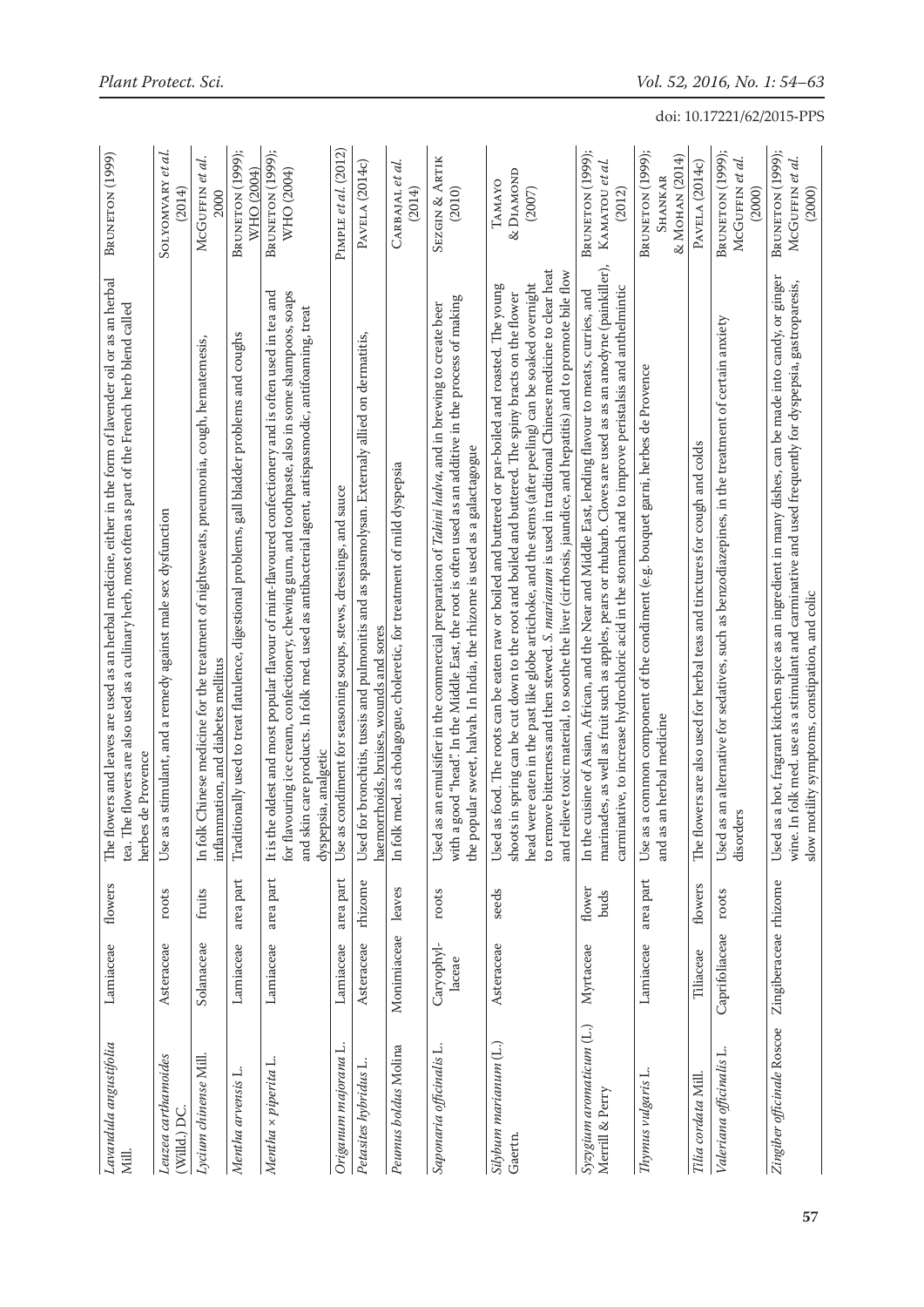further plant growth did not affect the experiment). The day before application, a binocular magnifier and a fine brush were used to introduce 10 females of *T. urticae* (1–2 days old) onto each of the leaves. The extract was applied to the plants using a manual electronic atomiser in a dose approximately equivalent to the application of 600 l water/ha. Control plants were treated using only water. The experiment was repeated 5 times. The plants were placed in a growth chamber (L16 : D8, 25.0 ± 1.0°C) (Pavela 2015).

The numbers of adults, nymphs, and eggs on the plants were determined using a binocular magnifier on day 10 from the application. Extract efficacies were calculated compared to the control based on the determined counts of live adults, nymphs (without instar differentiation), and unhatched eggs. Acute toxicity for *T. urticae* adults was determined in subsequent tests for extracts showing efficacy > 80% for all development stages.

The acute toxicity, measured as mortality after 48 h of exposure, was determined by topical application to adults of *T. urticae*. One day before application of the extracts, 20 adults of *T. urticae* were infested on the bean plants. The plants, the mode of deploying the mites, and the extract applications were identical to the above-described experiment. The exact count of live adults on the plants was determined again immediately before application, and extracts were applied on the plants in the concentration series 100, 80, 50, 40, 30, 20, 10, and 5 g/l. Mortality was determined after 48 h from application, and the determined data became the foundation for estimating lethal doses. The experiment was repeated 5 times. The plants were placed in a growth chamber (L16: D8,  $25.0 \pm 1.0^{\circ}$ C).

## **Data analysis**

*Data for the toxicity of extracts against T. urticae*: Percentages were transformed to arcsine square root values for the analysis of variance (ANOVA). Tukey's test ( $P < 0.05$ ) was used to analyse for significant differences among the test extracts against numbers of adults, nymphs or eggs, or efficiency. Means (± standard errors) of untransformed data are reported.

The efficiency was determined by Henderson-Tilton's formula:

Corrected  $\% = (1 - n \text{ in } \text{Co} \text{ before treatment } \times n \text{ in } \text{T} \text{ after})$ treatment/ $n$  in Co after treatment  $\times n$  in T before treatment)  $\times 100$ 

where:  $n -$  insect population;  $T -$  treated;  $Co -$  control

*Data for acute toxicity*. Experimental tests demonstrated that more than 20% of the controlled mortality was discharged and repeated. When the controlled mortality reached 1–20%, the observed mortality was corrected by Abbott's formula (ABBOTT 1925). Probit analysis of dose-mortality data was conducted to estimate the  $LD_{50}$  and  $LD_{90}$  values and associated 95% confidence limits for each treatment (Finney 1971).

## **Results**

Mean counts of individuals of individual development stages of *T. urticae* found on the plants on day 10 after application of the dose 50 g/l, along with the determined efficacy compared to the control, are provided in Table 2.

It was discovered that there was a significant reduction in adult counts on the plants after application of all extracts. Of the 28 extracts, 24 showed an efficacy higher than 50%; of these, 16 extracts caused a reduction in the count of adults on the plants by more than 90% compared to the control.

The counts of nymphs and eggs showed significant differences depending on the extract used. Only 13 extracts showed an efficacy higher than 50%, and only 2 extracts (obtained from *Ammi visnaga* and *Saponaria officinalis*) caused more than 90% efficacy. Twenty extracts resulted in eggs reduction of more than 50% compared to the control; of these, 6 extracts (from *A. visnaga*, *G. glabra*, *J. palmata*, *L. carthamoides*, *O. majorana*, *S. officinalis*) exhibited an efficacy higher than 90%.

Taking the total count of all development stages found in the bean plants as the main criterion for determining the biological efficacy of the extracts, nine of the 28 tested extracts showed an efficacy higher than 80%; of these, only 2 extracts (obtained from *Ammi visnaga* and *Saponaria officinalis*) caused an efficacy higher than 90%. On average, 0.1 adults, 0.0 nymphs, and 4.9 eggs were found on plants treated with the extract from *S. officinalis* roots, which are the lowest counts of all the tested extracts, while the control showed 8.1 adults, 21.6 nymphs, and 104.5 eggs (Table 2).

The effect of selected most efficient extracts in terms of acute toxicity for *T. urticae* adults is shown in Table 3. By comparing the confidence intervals  $(Cl_{95})$  for individual  $LD_{50}$  values, extracts obtained from *Saponaria officinalis* roots and *Ammi visnaga* seeds were found to provide the significantly highest efficacies, and lethal doses  $(LD_{50})$  of 10.3 g/l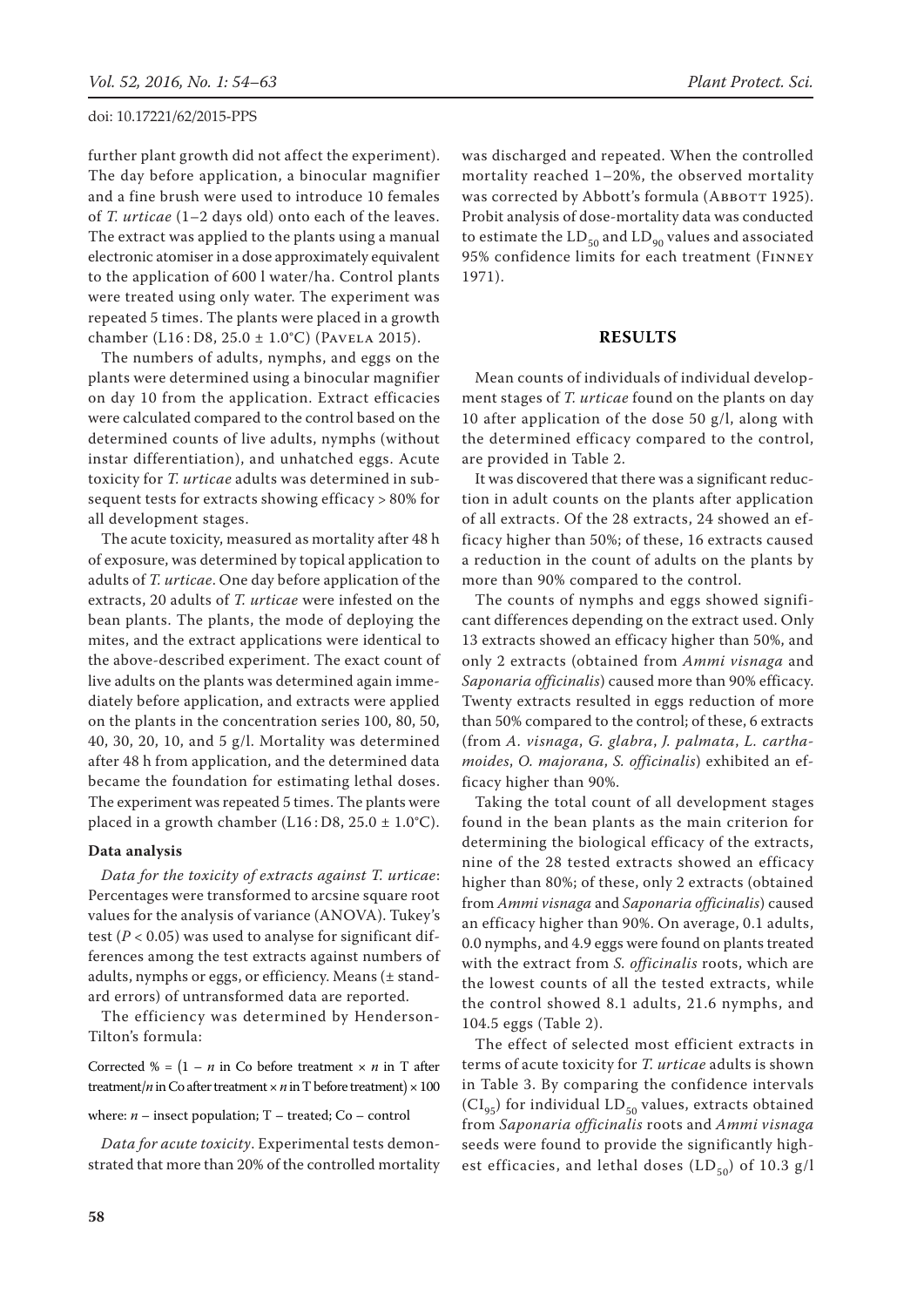| Table 2. Mean counts of individuals of individual development stages of T. urticae found on the plants on day 10 after |
|------------------------------------------------------------------------------------------------------------------------|
| application of the dose $50 g/l$ , along with the determined efficacy compared to the control                          |

|                          |                       |                                                          | Mean number/leaf*            |                                                                                          |                      |                      | Efficiency (%)**     |                      |
|--------------------------|-----------------------|----------------------------------------------------------|------------------------------|------------------------------------------------------------------------------------------|----------------------|----------------------|----------------------|----------------------|
| Plant                    | adults                | nymphs                                                   | eggs                         | sum of all<br>stages                                                                     | adults               | nymphs               | eggs                 | sum of all<br>stages |
| Ammi visnaga             | $0.0 \pm 0.0^a$       | $0.5 \pm 0.1^{\rm b}$                                    | $7.9 \pm 3.5^{ab}$           | $8.4 \pm 2.6^a$                                                                          | 100.0 <sup>e</sup>   | $97.7^e$             | $92.4^{f}$           | $93.7^{f}$           |
| Angelica archangelica    | $0.0\pm0.0^{\rm a}$   | $13.9 \pm 2.8$ <sup>ef</sup>                             | $23.5 \pm 8.6^d$             | $37.4 \pm 5.9^{\rm d}$                                                                   | $100.0^e$            | 35.6 <sup>c</sup>    | $77.5$ <sup>ef</sup> | $72.1$ <sup>de</sup> |
| Capsicum annuum          | $0.0 \pm 0.0^a$       | $5.1 \pm 1.3^c$                                          | $15.8 \pm 2.8$ <sup>c</sup>  | $20.9 \pm 2.8$ <sup>c</sup>                                                              | 100.0 <sup>e</sup>   | 76.4 <sup>de</sup>   | 84.9 <sup>ef</sup>   | $84.4^\mathrm{e}$    |
| Cinchona officinalis     | $2.3\pm0.3^{\rm d}$   | $26.8 \pm 6.8$                                           | $122.5 \pm 18.6$             | $151.6 \pm 19.3$                                                                         | 71.3 <sup>c</sup>    | $-24.1^a$            | $-17.2^a$            | $-13.0^{\rm a}$      |
| Cinnamomum verum         | $5.1\pm0.9^{\rm e f}$ | $2.8 \pm 0.5^{\circ}$                                    | $15.1 \pm 3.9^c$             | $23.0 \pm 3.8^{\rm cd}$                                                                  | 36.3 <sup>a</sup>    | 87.0 <sup>e</sup>    | 85.6 <sup>e</sup>    | 82.8 <sup>e</sup>    |
| Curcuma longa            |                       | $0.5 \pm 0.2^{\rm bc}$ 21.3 $\pm 5.5^{\rm fg}$           | $41.7 \pm 5.8^e$             | $63.5 \pm 4.9^e$                                                                         | 93.8 <sup>cd</sup>   | 1.4 <sup>b</sup>     | 60.1                 | 52.6 <sup>d</sup>    |
| Cymbopogon citratus      | $0.3\pm0.1^{\rm b}$   | $10.2 \pm 2.1^e$                                         | $19.6 \pm 2.7$ <sup>cd</sup> | $30.1 \pm 5.9^d$                                                                         | 96.3 <sup>de</sup>   | 52.8 <sup>d</sup>    | $81.2^e$             | 77.6 <sup>e</sup>    |
| Eucalyptus globulus      | $0.4\pm0.2^{\rm b}$   | $21.9 \pm 4.5$ <sup>fg</sup>                             | $63.8 \pm 7.2$ <sup>ef</sup> | $86.1 \pm 10.8^\mathrm{fg}$                                                              | 95.0 <sup>de</sup>   | $-1.4^{b}$           | 38.9 <sup>cd</sup>   | 35.8 <sup>c</sup>    |
| Foeniculum vulgare       | $0.7\pm0.3^{\rm b}$   | $8.7 \pm 1.7^{\rm d}$                                    | $25.4 \pm 5.9^{\rm d}$       | $34.8 \pm 6.8$ <sup>d</sup>                                                              | $91.3^{\text{cd}}$   | 59.7 <sup>d</sup>    | 75.7 <sup>ef</sup>   | $74.0^e$             |
| Glycyrrhiza glabra       | $1.1\pm0.3^{\rm c}$   | $12.3 \pm 1.8^{\text{de}}$                               | $5.6 \pm 1.8^a$              | $19.0 \pm 2.8$ <sup>bc</sup>                                                             | 86.3 <sup>cd</sup>   | 43.1 <sup>cd</sup>   | $94.6^f$             | 85.8 <sup>ef</sup>   |
| Illicium vernum          |                       | $3.1 \pm 0.3^{\text{de}} 15.9 \pm 5.2^{\text{ef}}$       | $33.3 \pm 12.5$              | $52.3 \pm 12.3^e$                                                                        | 61.3 <sup>b</sup>    | $26.4^c$             | 68.1 <sup>de</sup>   | 61.0 <sup>de</sup>   |
| Jateorhiza palmata       | $1.9\pm0.4^{\rm cd}$  | $9.5 \pm 2.5^{\text{de}}$                                | $9.1 \pm 2.5^{\rm bc}$       | $20.5 \pm 2.2$ <sup>c</sup>                                                              | $76.3^{\circ}$       | 56.0 <sup>d</sup>    | $91.3$ <sup>f</sup>  | 84.7 <sup>ef</sup>   |
| Laurus nobilis           |                       | $0.1 \pm 0.1$ <sup>ab</sup> $12.5 \pm 3.2$ <sup>ef</sup> | $53.3 \pm 5.4^e$             | $65.9 \pm 6.9$ <sup>ef</sup>                                                             | $98.8$ <sup>de</sup> | $42.1$ <sup>cd</sup> | 49.0 <sup>d</sup>    | 50.9 <sup>d</sup>    |
| Lavandula angustifolia   | $3.8 \pm 0.8$         | $7.5 \pm 2.4^d$                                          | $18.2 \pm 7.5^{\rm cd}$      | $29.5 \pm 6.3$ <sup>cd</sup>                                                             | $52.5^{b}$           | 65.3 <sup>d</sup>    | $82.6$ ef            | 78.0 <sup>e</sup>    |
| Leuzea carthamoides      |                       | $0.5 \pm 0.2^{\rm bc}$ 19.9 $\pm 6.7^{\rm f}$            | $9.7 \pm 2.3^{bc}$           | $30.1 \pm 4.8$ <sup>cd</sup>                                                             | $93.8^{d}$           | 7.9 <sup>b</sup>     | 90.7 <sup>f</sup>    | 77.6 <sup>de</sup>   |
| Lycium chinense          | $3.8\pm0.5^{\rm d}$   | $20.2 \pm 3.9$ <sup>fg</sup>                             | $75.2 \pm 8.3$ <sup>ef</sup> | $99.2 \pm 7.9$ <sup>fg</sup>                                                             | $52.5^{b}$           | $6.5^{bc}$           | 28.0 <sup>c</sup>    | $26.0^{bc}$          |
| Mentha arvensis          |                       | $5.3 \pm 0.7$ <sup>ef</sup> 13.2 ± 2.6 <sup>ef</sup>     | $49.8 \pm 13.2^e$            | $68.3 \pm 12.1$ <sup>ef</sup>                                                            | 33.8 <sup>a</sup>    | 38.9 <sup>c</sup>    | 52.3 <sup>d</sup>    | 49.1 <sup>d</sup>    |
| $Mentha \times piperita$ | $0.1\pm0.1^{\rm ab}$  | $5.3 \pm 1.1$ <sup>cd</sup>                              | $12.8 \pm 5.3^c$             | $18.2 \pm 6.5^{bc}$                                                                      | 98.8 <sup>de</sup>   | 75.5 <sup>de</sup>   | $87.8^{f}$           | $86.4^\mathrm{e}$    |
| Origanum majorana        | $0.0 \pm 0.0^a$       | $9.3 \pm 2.3$ <sup>d</sup>                               | $4.2 \pm 3.1^a$              | $13.5 \pm 2.7^{\rm b}$                                                                   | 100.0 <sup>e</sup>   | 56.9 <sup>cd</sup>   | 96.0 <sup>f</sup>    | 89.9 <sup>e</sup>    |
| Petasites hybridus       | $4.6\pm0.9^{\rm d}$   | $25.3 \pm 4.8^g$                                         | $85.5 \pm 9.5$ <sup>f</sup>  | $115.4 \pm 8.6^g$                                                                        | $42.5^{\text{ab}}$   | $-17.1^a$            | $18.2^{bc}$          | $13.9^{b}$           |
| Peumus boldus            |                       | $4.2 \pm 0.2^{\text{de}}$ 18.6 $\pm 2.6^{\text{f}}$      | $59.3 \pm 5.8^{\rm e}$       | $82.1 \pm 12.3$ <sup>f</sup>                                                             | $47.5^{ab}$          | $13.9^{bc}$          | 43.3 <sup>d</sup>    | 38.8 <sup>c</sup>    |
| Saponaria officinalis    | $0.1 \pm 0.0^a$       | $0.0 \pm 0.0^a$                                          | $4.9 \pm 2.6^a$              | $5.0 \pm 2.1^a$                                                                          | 98.8 <sup>d</sup>    | 100.0                | 95.3f                | 96.3 <sup>f</sup>    |
| Silybum marianum         | $0.3\pm0.1^{\rm b}$   | $13.5 \pm 3.8$                                           | $17.3 \pm 5.8$ <sup>cd</sup> | $31.1 \pm 4.8$ <sup>d</sup>                                                              | 96.3 <sup>d</sup>    | 37.5 <sup>cd</sup>   | $83.4^\text{de}$     | 76.8 <sup>de</sup>   |
| Syzygium aromaticum      | $0.3 \pm 0.1^{\rm b}$ | $13.5 \pm 2.8$                                           | $91.8 \pm 6.5$ <sup>fg</sup> | $105.6 \pm 10.5^g$                                                                       | 96.3 <sup>de</sup>   | $37.5^{\circ}$       | $12.2^{b}$           | $21.3^{bc}$          |
| Thymus vulgaris          |                       | $0.1 \pm 0.1$ <sup>ab</sup> $10.5 \pm 2.1$ <sup>e</sup>  | $45.8 \pm 10.5$              | $56.4 \pm 11.6^e$                                                                        | $98.8^{d}$           | 51.4 <sup>cd</sup>   | 56.2 <sup>de</sup>   | 57.9 <sup>de</sup>   |
| Tilia cordata            | $1.2\pm0.1^{\rm c}$   | $8.8 \pm 2.2^d$                                          | $18.8\pm5.2^{\rm cd}$        | $28.8 \pm 5.1^{\text{cd}}$                                                               | $85.0$ <sup>cd</sup> | 59.3 <sup>d</sup>    | $82.0$ <sup>ef</sup> | $78.5^e$             |
| Valeriana officinalis    | $1.8\pm0.6^{\rm cd}$  | $3.4 \pm 0.3$ <sup>cd</sup>                              | $12.6 \pm 3.9^c$             | $17.8 \pm 2.8^{\rm b}$                                                                   | 77.5 <sup>c</sup>    | 84.3 <sup>de</sup>   | 87.9ef               | 86.7 <sup>ef</sup>   |
| Zingiber officinale      | $0.2\pm0.1^{\rm b}$   | $21.2 \pm 3.5$ <sup>fg</sup>                             | $86.9 \pm 18.5$              | $108.3 \pm 12.9$ <sup>fg</sup>                                                           | $97.5^{d}$           | 1.9 <sup>b</sup>     | 16.8 <sup>b</sup>    | $19.2^{bc}$          |
| Control                  | $8.1 \pm 1.2^f$       |                                                          |                              | $21.6 \pm 5.8$ <sup>fg</sup> $104.5 \pm 26.1$ <sup>g</sup> $134.1 \pm 21.8$ <sup>g</sup> |                      |                      |                      |                      |
| ANOVA $F; P$ ***         | 84.22;<br>0.0001      | 120.62;<br>0.0001                                        | 54.12;<br>0.0001             | 165.35;<br>0.0001                                                                        | 79.55;<br>0.0001     | 98.52;<br>0.0001     | 95.72;<br>0.0001     | 67.88;<br>0.0001     |

\*mean numbers of different developmental stages  $10^{th}$  day after application ( $\pm$  S.E) within a column follower by the same letter do not differ significantly according to the least significant difference (Turkey's HSD test, *P* < 0.05); \*\*numbers represent the average efficiency (in %) of the extract compared with the control; \*\*\*ANOVA parameters: *F*-value, *P*-significantly level

and 12.5 g/l, respectively, were estimated for them. However, when also comparing the doses resulting in the reliable death of at least 90% of *T. urticae* adults, an  $LD_{90}$  value lower than 50 g/l was estimated for only 4 extracts (*Ammi visnaga*, *Capsicum annum*, *Origanum majorana*, and *Saponaria officinalis*) (Table 3). The contents of substances dissolved in the application liquid, obtained by extracting 50 g of plant material in 1 litre of water, were determined for selecting extracts with the highest efficacies (Table 4). The highest content of substances dissolved in the extracts was found for extracts obtained from *Saponaria officinalis* (2.87%), *Glycyrrhiza glabra* (2.18%), *Ammi visnaga* (2.11%), and *Valeriana offi-*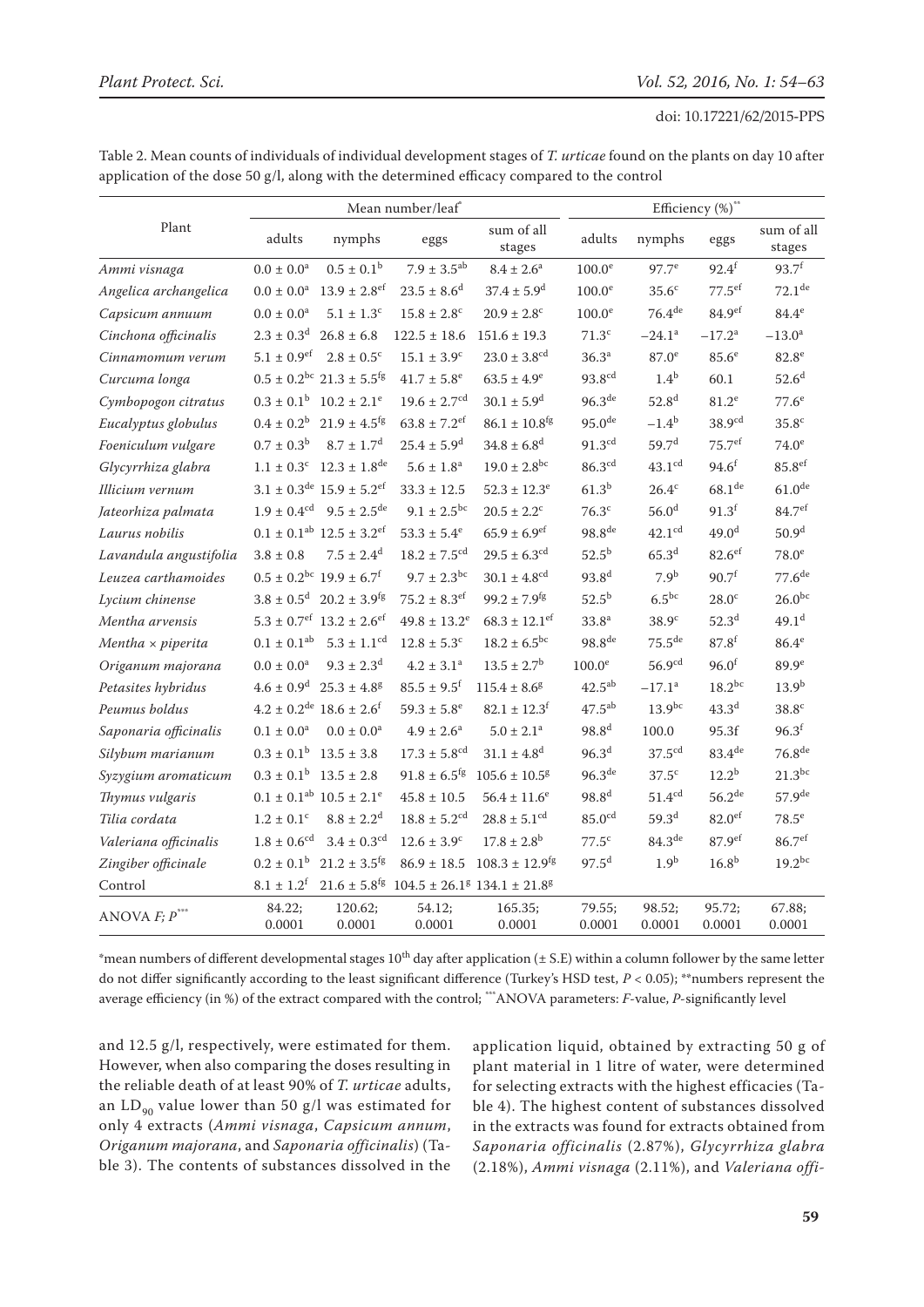| Plant                    | $LD_{50}$ <sup>a</sup> $(Cl_{95})^b$ | $LD_{q_0}^a (CI_{q_5})^b$ | $\chi^{2c}$ |
|--------------------------|--------------------------------------|---------------------------|-------------|
| Ammi visnaga             | $12.5(11.8-13.6)$                    | $38.7(36.5-43.9)$         | 0.453       |
| Capsicum annuum          | $32.3(29.7-36.8)$                    | $48.5(45.9 - 58.6)$       | 0.251       |
| Cinnamomum verum         | 72.8 (69.5-78.9)                     | >100                      | 2.252       |
| Glycyrrhiza glabra       | $45.2(39.9 - 48.6)$                  | $75.6(72.8-89.6)$         | 1.854       |
| Jateorhiza palmata       | $48.2(42.7-52.7)$                    | $81.9(76.5-89.7)$         | 0.528       |
| Mentha $\times$ piperita | $39.8(33.3 - 42.8)$                  | 53.7 (49.5–68.7)          | 0.785       |
| Origanum majorana        | $36.8(32.3 - 41.8)$                  | $48.2(46.5-52.6)$         | 0.256       |
| Saponaria officinalis    | $10.3(8.3-12.6)$                     | $41.1(35.1 - 51.6)$       | 3.727       |
| Valeriana officinalis    | $42.7(39.9 - 48.5)$                  | $65.5(52.8 - 79.6)$       | 2.528       |

<sup>a</sup>doses  $LD_{50} (LD_{90})$  in  $\mu$ g/cm<sup>2</sup> causing 50% (90%) mortality of adults *T. urticae*, the lethal dose was not possible to calculated due to the low mortality (the calculation was inaccurate);  ${}^{\text{b}}\text{Cl}_{95}$  – 95% confidence intervals, essential oils activity is considered significantly different when the 95% CI fail to overlap; <sup>c</sup>Chi-squared value, significant at  $P < 0.05$  level

*cinalis* (1.98%). The content of dissolved substances was about  $1\%$  (w/w) in the other extracts.

# **Discussion**

The study tested 28 plant species used both in folk medicine and in the preparation of various meals (Table 1). Water was used to prepare simple extracts that were applied on plants infested with *T. urticae*. With the exception of the extract from *Cinchona officinalis*, all extracts showed an efficacy against *T. urticae*; nevertheless, significant differences were found in the efficacies of individual extracts.

All extracts caused a significantly lower incidence of adults on the treated plants at the time of evaluation compared to the control. No adults were found on plants treated with extracts from *A. visnaga*, *A. archangelica*, *C. annum*, and *O. majorana*. Given that all plants were initially infested with the same counts of adults, and that the experiment was undertaken under identical conditions, several modes of activity of the extracts can be estimated based on our results.

(*i*) Some extracts (from *A. visnaga*, *C. annum*, *C. verum*, *M*. × *piperita*, *O. majorana*, *S. officinalis*, *V. officinalis*) caused adult mortality immediately after application, and thus only a few nymphs and eggs were found on the treated plants, which were probably oviposited before the application. This hypothesis was also confirmed by subsequent toxicity tests, where  $LD_{50(90)}$  values could be estimated for 48 h from application, providing evidence of the acute

Table 3. The effect of selected most efficient extracts in terms of acute toxicity for *T. urticae* adults.

| Plant                    | $LD_{50}$ <sup>a</sup> $(Cl_{95})^b$ | $LD_{q_0}^a (Cl_{q_5})^b$ | $\chi^{2c}$ |
|--------------------------|--------------------------------------|---------------------------|-------------|
| Ammi visnaga             | $12.5(11.8-13.6)$                    | $38.7(36.5-43.9)$         | 0.453       |
| Capsicum annuum          | $32.3(29.7-36.8)$                    | $48.5(45.9 - 58.6)$       | 0.251       |
| Cinnamomum verum         | 72.8 (69.5 - 78.9)                   | >100                      | 2.252       |
| Glycyrrhiza glabra       | $45.2(39.9 - 48.6)$                  | $75.6(72.8-89.6)$         | 1.854       |
| Jateorhiza palmata       | $48.2(42.7-52.7)$                    | $81.9(76.5 - 89.7)$       | 0.528       |
| Mentha $\times$ piperita | $39.8(33.3 - 42.8)$                  | $53.7(49.5-68.7)$         | 0.785       |
| Origanum majorana        | $36.8(32.3 - 41.8)$                  | $48.2(46.5 - 52.6)$       | 0.256       |
| Saponaria officinalis    | $10.3(8.3-12.6)$                     | $41.1(35.1 - 51.6)$       | 3.727       |
| Valeriana officinalis    | $42.7(39.9 - 48.5)$                  | $65.5(52.8 - 79.6)$       | 2.528       |

 $^a$ doses  $\text{LD}_{50}$  (LD<sub>90</sub>) in  $\mu$ g/cm $^2$  causing 50% (90%) mortality of adults *T. urticae,* the lethal dose was not possible to calculated due to the low mortality (the calculation was inaccurate);  ${}^{\text{b}}Cl_{95}$  – 95% confidence intervals, essential oils activity is considered significantly different when the 95% CI fail to overlap;  $\text{``Chi-squared value, significant at $P < 0.05$ level}$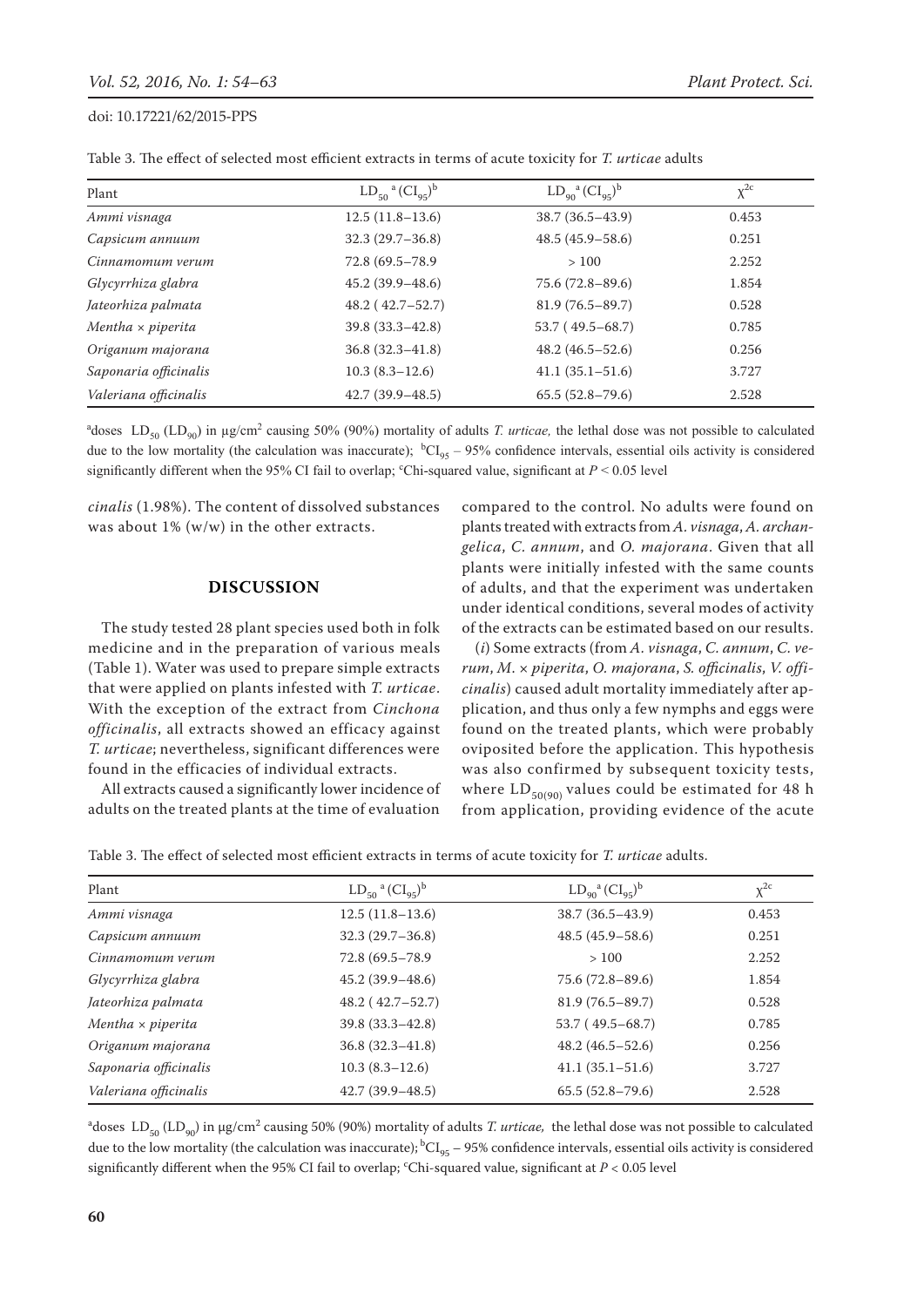toxicity of the substances contained in the extracts (Ratan 2010).

(*ii*) Another probable mechanism of action was found for extracts obtained from *C. officinalis*, *C. longa*, *E. globosus*, *I. vernum*, *L. nobilis*, *S. aromaticum*, and *Z. officinalis*. In these cases, although a significantly lower count of adults was found on day 10 from the application, the counts of eggs or nymphs differed only slightly compared to the control (with efficacy < 50%). We can thus believe that the substances contained in the extracts lowered the longevity of the adults but had no effect on their fertility. Such a manifestation can be attributed to the inhibitory effect of the substances on growth and food intake (Attia *et al*. 2013).

(*iii*) Some extracts (from *A. archangelica*, *C. stratus*, *F. vulgare*, *L. angustifolia*, *L. carthamoides*, *S. marianum*, *T. cordata*) did result in a significant reduction in the counts of all development stages, but their overall efficacies were < 80%. It is thus likely that these extracts resulted in the mortality of the weakest individuals and had a general effect on the vitality of all development stages. Although it caused a relatively high mortality, in practice the application would have to be repeated several times to achieve the required efficacy. Such an efficacy can be attributed to the antifeedant and repellent activities of the substances contained in the extracts (PAVELA 2010). However, the exact mechanisms of action cannot be specified at the moment, and further, more specific studies will have to be carried out.

It is difficult to compare our results to those of other authors because until now, all studies focused on the acaricidal efficacies of plant extracts have been based on efficacies of extracts obtained using organic solvents, where different substances may be present (FLAMINI 2006). A lot of studies focus on the acaricidal efficacy of essential oils, including their active substances (ATTIA e*t al*. 2013). As far as we know, this study is the first to focus on the efficacy of aqueous extracts on *T. urticae*.

Wanting to compare acute toxicity based on the estimated  $LD_{50}$  values, we only choose two out of all the tested extracts, i.e. those obtained from *Ammi visnaga*  and *Saponaria officinalis*. Their LD<sub>50</sub> values were the lowest compared to other extracts; however, wanting to also compare  $LD_{90}$  values, we chose 5 extracts (*A. visnaga*, *C. annum*, *M*. × *piperita*, *O. majorana*, and *S. officinalis*) whose CI<sub>95</sub> intervals overlapped  $(P \le 0.05)$ . As we found earlier, methanol extracts from *A. visnaga* seeds contain the furanochromones visnagin and khellin as their major ingredients with acaricidal effects (Pavela 2015). Both these substances were responsible for biological efficacy; nevertheless, visnagin showed a significantly higher efficacy compared to khellin. Extracts obtained from *C. annum*, containing capsaicin, have already found their application in plant protection (MIRESMAILLI & Isman 2014). The insecticidal effects of extracts and essential oils isolated from *M*. × *piperita* and *O. majorana* are known as well (Koul 2008; Pavela *et al.* 2014), including their acaricidal effects (ATTIA *et al*. 2013). Since all these plants are used in the food industry, they can be expected to be safe and their extracts should not raise any concerns, which is a fundamental precondition for BSs registration pursuant to Article 23 of the Regulation (EC) No. 1107/2009 (SANCO 2015).

As far as we know, the acaricidal efficacy of aqueous extracts obtained from *Saponaria officinalis* roots was newly discovered. These extracts have been known to contain a relatively high percentage of saponins, which have been used in medicine and cosmetics (BUDAN et *al.* 2014). According to BUDAN *et al.* (2014), the content of saponins in *S. officinalis* roots can range between 224.0 and 693.8 mg/g of dry matter. The soapwort extract itself contains 11.6–19.6% total saponin, which increases the importance of soapwort (BATTAL 2002). It can thus be expected that, similarly to saponins from other plants (Ding *et al.* 2013), the saponins from *S. officinalis* will also be responsible for acaricidal activity. Nevertheless, this hypothesis will have to be confirmed in further tests. The properties of saponins contained in extracts from the roots of this plant have been traditionally used for the production of Turkish Delight and Halvah (Sezgin & Artik 2010). Baylan (1990) determined the total saponin of Tahini Halvah by thin layer chromatography, and the total saponin content of Tahini Halvah was reported as 119–266 mg/kg. Such a relatively high content of saponins in traditionally produced foods can lead us to expect that any residues of extracts applied on the plants will have no negative effects on human and animal health.

# **Conclusions**

To conclude, we can note that although focused only on basic screening of the acaricidal efficacy of plant extracts, this study has succeeded in choosing several plants that could be considered for future registration as BSs per applicable European regulations, thanks to their traditional use in the food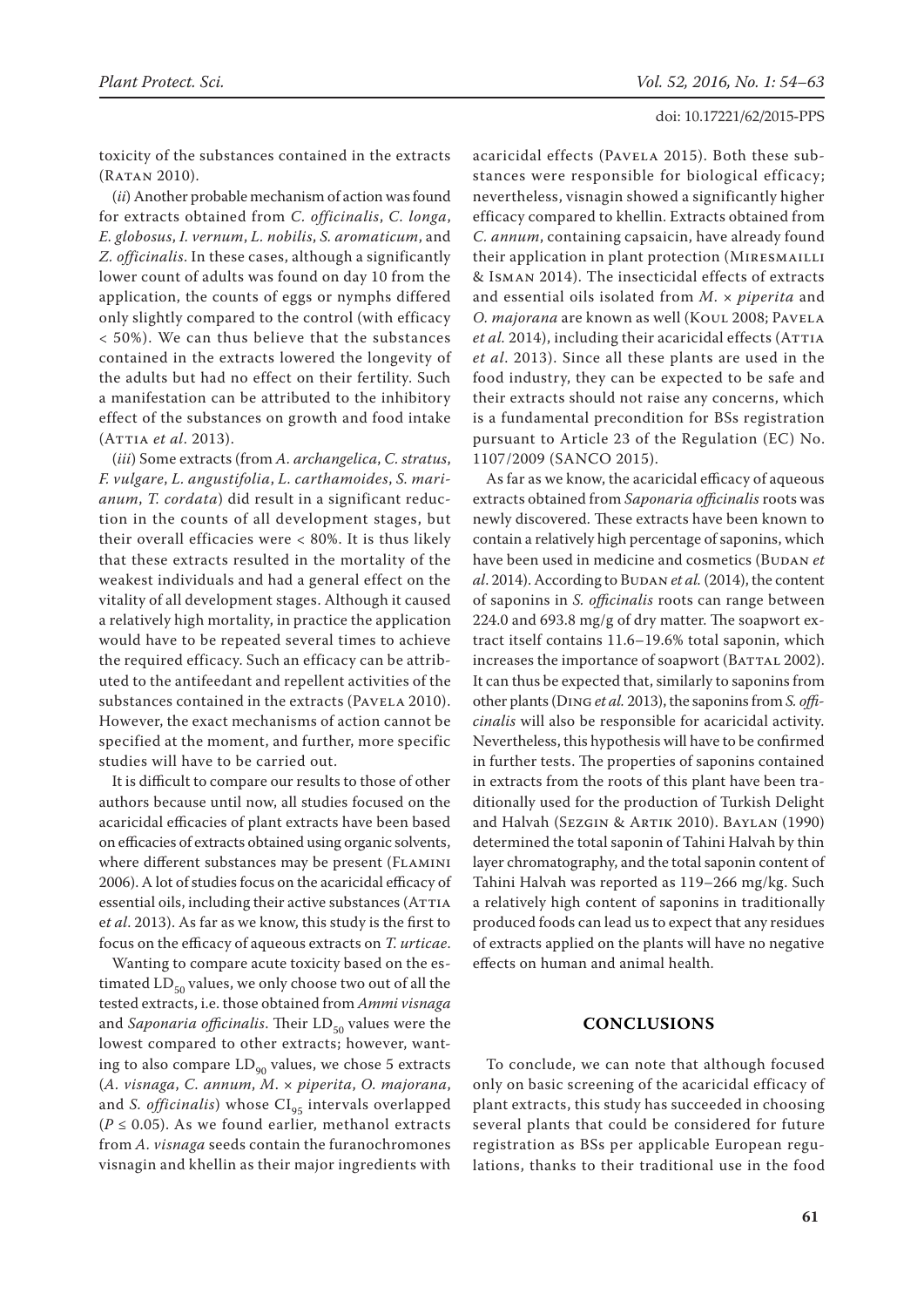industry. Taking into account the efficacy and the fundamental condition for registration – use of the BSs as foods – the extract from *Saponaria officinalis* roots can be viewed as the one that offers the best prospects. The efficacy of aqueous extracts from *S. officinalis* on *T. urticae* was more than 96%, with an estimated LD<sub>50(90)</sub> value of 10.3 (41.1) g/l, respectively. Expressing the estimated lethal doses using the content values of the dissolved substances or their dry mass, respectively, in the application liquid, we see that with a dry mass content of 2.87% (w/w),  $LD_{50}$ 0.29 g and  $LD_{90}$  1.18 g of dissolved substances are contained in 1 litre of water. Moreover, *S. officinalis* is a European plant that can also be grown in Central Europe, which makes this plant even more promising.

Nevertheless, we are aware that further tests will be needed concerning extract stability, maceration time, any phytotoxicity, and impacts on other, both target and non-target organisms.

## **References**

- Abbott W.S. (1925): Amethod of computing the effectiveness of an insecticide. Journal of Economic Entomology, 18: 265–267.
- Attia S., Grissa K.L., Lognay G., Bitume E., Hance T., Mailleux A.C. (2013): A review of the major biological approaches to control the worldwide pest *Tetranychus urticae* (Acari: Tetranychidae) with special reference to natural pesticides – Biological approaches to control *Tetranychus urticae*. Journal of Pest Science, 86: 361–386.
- Badgujar S.B., Patel V.V., Bandivdekar A.H. (2014): *Foeniculum vulgare* Mill: A Review of its Botany, Phytochemistry, Pharmacology, Contemporary Application, and Toxicology. 2014. Article ID 842674, 32 pages. Available at http:// dx.doi.org/10.1155/2014/842674
- Battal H. (2002): A research on the production of soapwort extract. [Master Thesis.] Ankara, Ankara University.
- Baylan N. (1990): Research on the saponin content in Tahini Halvahs. [Master Thesis.] Ankara, Ankara University.
- Benelli G. (2015): Plant-borne ovicides in the fight against mosquito vectors of medical and veterinary importance: a systematic review. Parasitolology Research, 114: 3201– 3212.

Bruneton J. (1999): Pharmacognosy, Phytochemistry, Medicinal Plants. 2<sup>nd</sup> Ed. Technique & Documentation. Paris, Lavoisier Publishing.

Budan A., Bellenot D., Freuze I., Gillmann L., Chicoteau P., Richomme P., Guilet D. (2014): Potential of extracts from *Saponaria officinalis* and *Calendula officinalis* to modulate in vitro rumen fermentation with respect to their content in saponins. Bioscience, Biotechnology, and Biochemistry, 78: 288–295.

- Carbajal R., Yisfalem A., Pradhan N., Baumstein D., Chaudhari A. (2014): Case Report: Boldo (*Peumus boldus*) and Tacrolimus interaction in a renal transplant patient. Transplantation Proceedings, 46: 2400–2402.
- Ding L-J., Ding W., Zhang I-Q., Luo J-X. (2013): Bioguided fractionation and isolation of esculentoside P from *Phytolacca americana* L. Industrial Crops and Products, 44: 534–541.
- Dubey N.K. (2011): Natural Products in Pest Management. London, CAB International: 1–41.
- Finney D.J. (1971): Probit Analysis. London, Cambridge University Press.
- Flamini G. (2006): Acaricides of Natural Origin. Part 2. Review of the Literature (2002–2006), 1: 1151–1158.
- Gotoh T., Moriya D., Nachman G. (2015): Development and reproduction of five *Tetranychus* species (Acari: Tetranychidae): Do they all have the potential to become major pests? Experimental and Applied Acarology, 66: 453–479.
- Ho C.C. (2000): Spider mite problems and control in Taiwan. Experimental and Applied Acarology, 24: 453–462.
- Isman M.B., Grieneisen M.L. (2014): Botanical insecticide research: many publications, limited useful data. Trends in Plant Sciences, 19: 140–145.
- Kamatou G.P., Vermaak I., Viljoen A.M. (2012): Eugenol – from the remote Maluku Islands to the international market place: a review of a remarkable and versatile molecule. Molecules, 17: 6953–6981.
- Koul O. (2008): Phytochemicals and insect control: an antifeedant approach. Critical Reviews in Plant Sciences, 27: 1–24.
- Leite J.R., Seabra Mde. L., Maluf E., Assolant K., Suchecki D., Tufik S., Klepacz S., Calil H.M., Carlini E.A. (1986): Pharmacology of lemongrass (*Cymbopogon citratus* Stapf). III. Assessment of eventual toxic, hypnotic and anxiolytic effects on humans. Journal of Ethnopharmacology, 17: 75–83.
- McGuffin M., Kartesz J.T., Leung A.Y., Tucker A.O. (2000): Herbs of Commerce. 2nd Ed. Washington, American Herbal Products Association.
- Miresmailli S., Isman M.B. (2014): Botanical insecticides inspired by plant–herbivore chemical interactions. Trends in Plant Sciences, 19: 29–35.
- Pavela R. (2010): Antifeedant activity of plant extracts on *Leptinotarsa decemlineata* Say and *Spodoptera littoralis* Bois. larvae. Industrial Crops and Products, 32: 213–219.
- Pavela R. (2014a): Insecticidal properties of *Pimpinella anisum* essential oils against the *Culex quinquefasciatus* and the non-target organism *Daphnia magna*. Journal of Asia-Pacific Entomology, 17: 287–293.